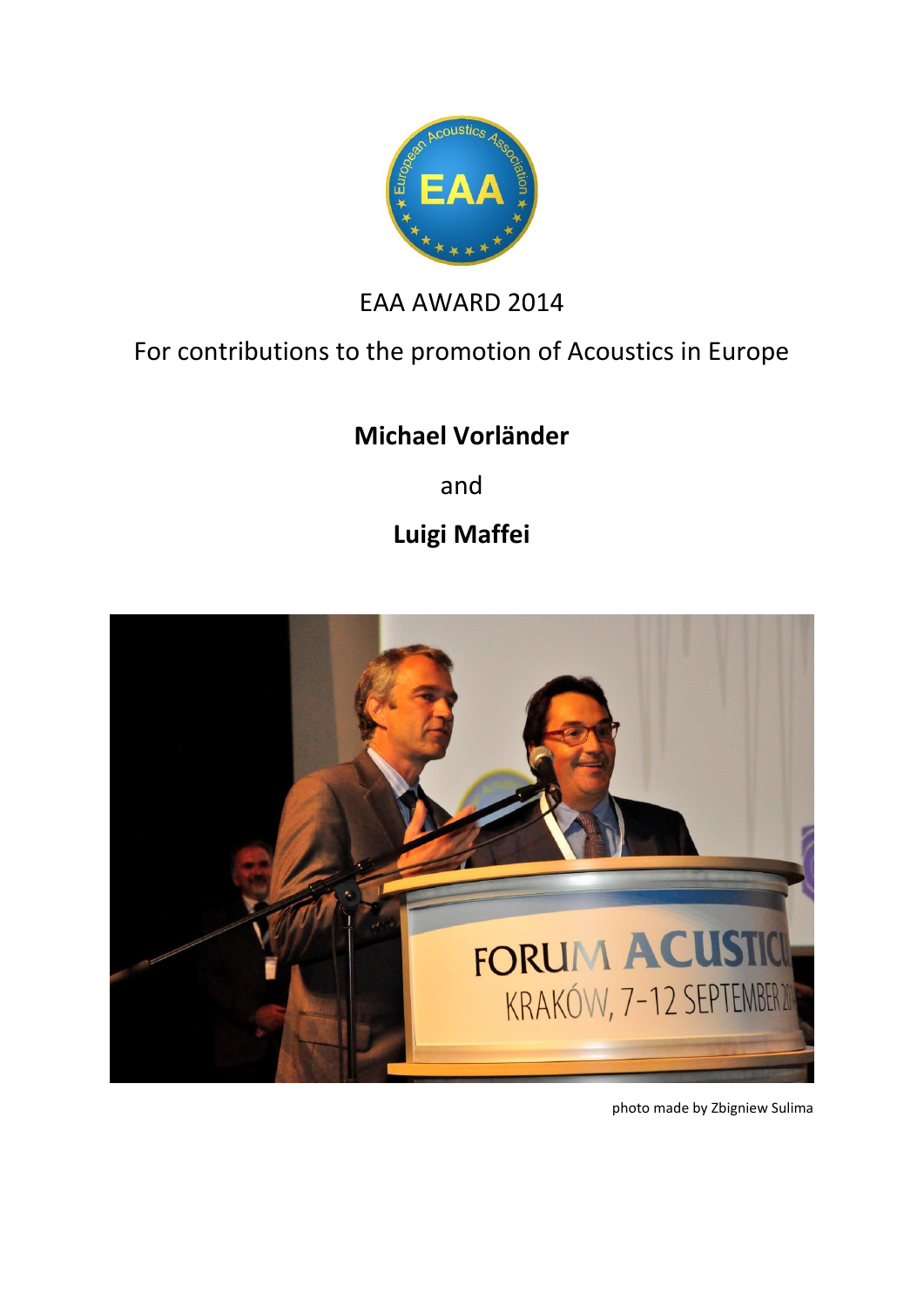Talk of Prof.Dr. Martin Ochmann, presenting Prof. Dr. **Michael Vorländer**:

Dear Ladies and Gentlemen, dear Colleagues, I am not sure, if it is necessary to present Michael Vorländer to the audience – he is really a very well-known person in the acoustical community. Nevertheless, it is a pleasure for me to recall some facts from his vita as many as possible in 5 minutes.

After his Diploma at Aachen University he started his professional career as a Research assistant at the Institute of Technical Acoustics at Aachen University. 1989 he finished his PhD with a work about acoustical ray traycing. Then seven years long he was a researcher at the Physikalisch-Technische Bundesanstalt (PTB) and head of the lab of building acoustics of PTB, working in room and building acoustics. Soon after his Habilitation treatise at Technical University Dresden about "Maximum-length sequences", Michael became a professor and head of the Institute of Technical Acoustics at Aachen University in 1996 – up to the present.

Clearly, he is always a very active researcher on Auralization, room acoustics, building acoustics, psychoacoustics, acoustic measurements, virtual acoustics – do not miss his keynote lecture on Virtual Acoustics during this conference!

Let me now list activities of Prof Vorländer which are closely related to the present award for the contribution to the promotion of acoustics in Europe: He was Editor-in-Chief for "Acta Acustica united with Acustica". He is member of the Editorial Board of the international journal "Applied Acoustics". He was President and Vice President of the European Acoustics Association (EAA), and President of the International Commission for Acoustics (ICA). And now he is Vice President of the German Acoustical Society. Also he was Co-Chair of the international congress "NAG/DAGA" in Rotterdam 2009, and he will be the Chair of international congress on Acoustics "ICA 2019" in Aachen.

Let me not forget to mention that Michael received numerous Awards: from the Institute of Acoustics UK, the Portuguese Acoustical Society, the Spanish Acoustical Society and – two years ago – in 2012 the Honorary Membership of the Polish Acoustical Society, which is now our host here in Krakow .

Due to his open and friendly way of communication, he is widely appreciated as a competent and sympathetic scientist with a great talent in networking, stimulating colleagues from all over Europe to cooperate and work together.

I am very happy, Michael, that you especially will receive this award – my best congratulation.

Martin Ochmann